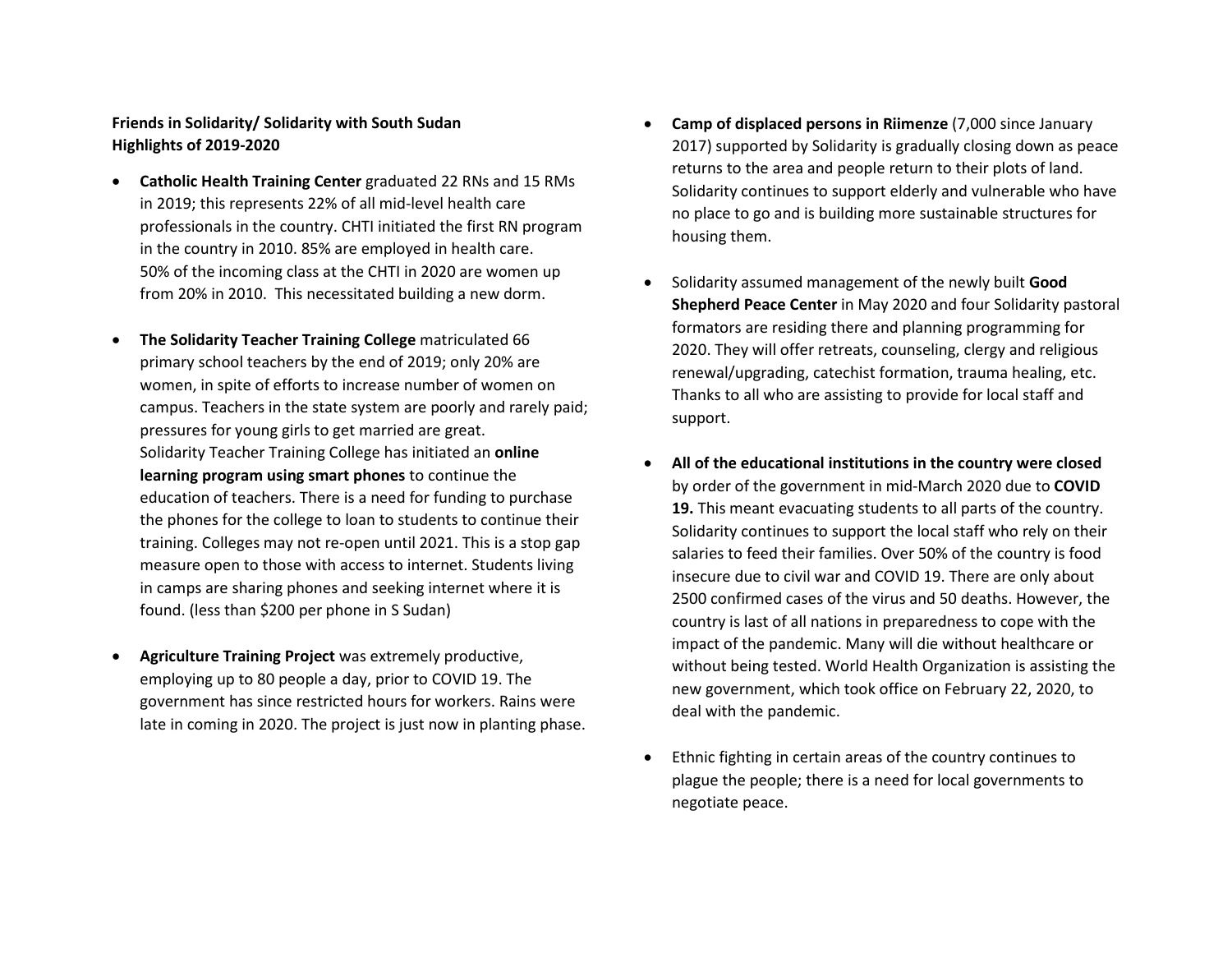- **Greatest needs of Solidarity:**
	- o Continue **financial support** especially during this pandemic so that local staff can be supported; there is no government bail out in South Sudan.
	- o Support for the Teacher Training College in face of the loss of significant funding and alternative programming.
	- o **Personnel**  many of current staff have finished contracts (3-6 years); this is especially true for the Catholic Health Training Institute which needs an administrator, a principal, and clinical tutors by December 2021. Plan is to turn this institute over to the Bishops Conference or a religious congregation by 2026.
	- o Need for an agronomist for the Agricultural Training Project and Project Manager for Juba Office.
- **Friends in Solidarity** is pleased to announce the addition of Sr. Barbara Buckley, RSM, to the staff as **Associate Administrator** as of Sept 1, 2020. She comes with excellent, transferrable skills in administration, development, journalism and is familiar with technology. We are eager to have her join us working from home in Pennsylvania. Initially she will work 30 hours a week as we increase our appeals for funding to support our office expenses. Our hope is to expand our donors to include foundations and corporations. **There is a need for introductions to these groups**. Please contact Joan Mumaw, IHM if you can help on this issue.
- Friends in Solidarity has also contracted with **Susan Oxley** working from Wisconsin for ten hours a week for **communications**. She publishes the newsletter and posts on

social media. She also works for the Sisters of Charity Federation. Friends is present on Facebook, Twitter, Instagram and LinkedIn.

- **2019 revenues were boosted** with the generous contributions of Bon Secours Mercy Health System, Holy Trinity Parish, and several congregational ministry funds (41 women and 3 men) and a couple of generous individuals. Still we were down 10% on 2018.
- **We anticipate a further reduction this year (2020)** although currently we are in the same place as last year, at this time (\$255,000). There is a significant increase in the number of congregational contributions over last year at this time, as well as, in individual contributions. There is an increase in contributions from **men's congregation** in 2020 (6); women's congregations (18).
- **We have transferred** \$240,000 to South Sudan as of August 15th and expect to send another \$80,000 soon. 100% of designated funding goes directly to South Sudan.
- **We are grateful to all who have supported Friends in Solidarity,** the US partner to Solidarity with South Sudan, in our efforts to build the capacity of the people of South Sudan, the newest and poorest country on the African continent.
- For additional information contact: Sr. Joan Mumaw, IHM at [jmumaw.solidarity@gmail.com](mailto:jmumaw.solidarity@gmail.com) or 734 731 3726; [www.solidarityfriends.org](http://www.solidarityfriends.org/)

*Updated as of August 15, 2020*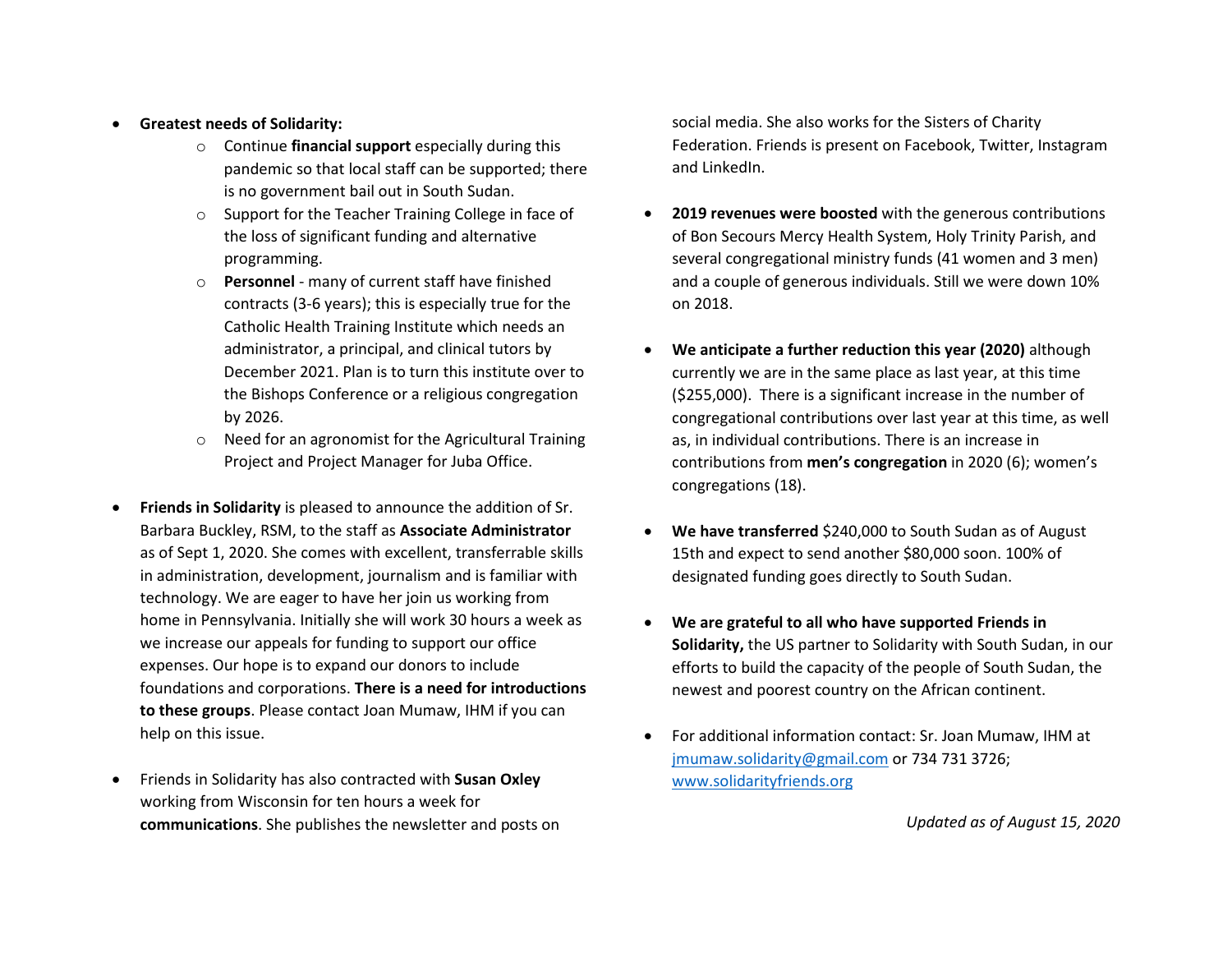## **2020 Budget**

Significant increase in budget dueto:

- Additional staff secured: ¼ time Communications person; ¾ time Development Associate as of Sept.
- Declining revenues as a result of COVID 19; declining expenses for Administration (travel)

## **Friends in Solidarity**